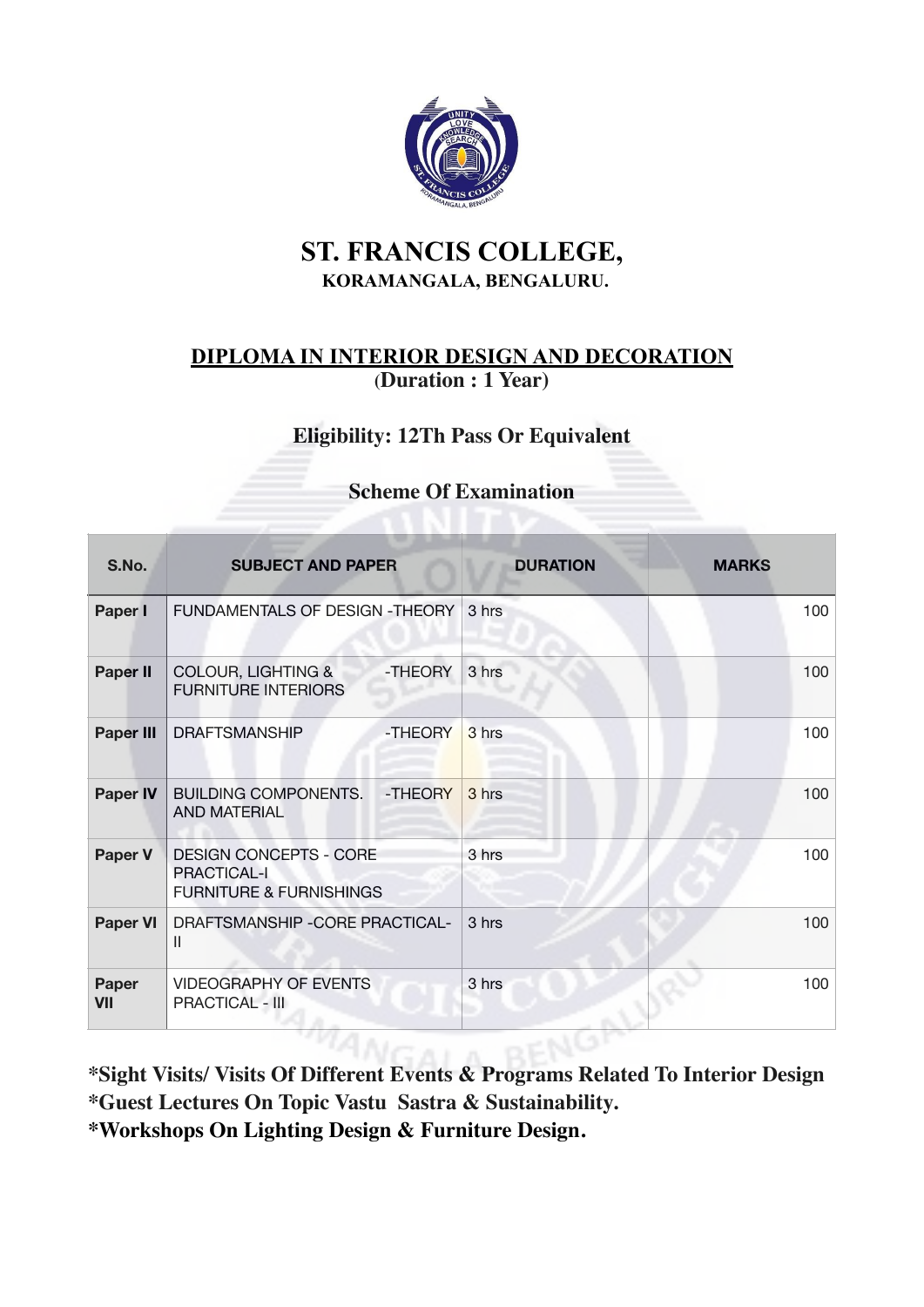# **Paper –I : Fundamentals Of Design -Theory**

### **NUMBER OF HOURS : 12**

#### **Unit I**

Concept Of Interior Design-Meaning Of Interior Design And Interior Decoration. Design – Definition, Meaning, Purpose. Types Of Design – Structural And Decorative – Requirements Of Good Structural And Good Decorative Designs. Classification Of Decorative Designs – Naturalistic, Conventional, Historic, Geometric, Biomorphic, Abstract.

#### **Unit II**

Elements Of Design – Meaning And Importance. Line And Direction, Form And Shape, Size, Colour, Light, Ornamentation, Texture And Space – Application Of Elements To Form Designs.

#### **Unit III**

Principles Of Design – Balance, Rhythm, Emphasis, Harmony, Proportion - Meaning And Application Of Design Concepts In The Interior And Exterior Houses And Other Commercial Buildings.

### **Unit IV**

Development Of Design From Motives And Application. Man As A Consumer Of Design, Qualities And Role Of A Good Interior Designer, Interior Design – Career Options. Application Of Design In Interior Decoration.

#### **References**

1. Levine, M (1988) Living Rooms, Rockport Publishers, Usa

2. Steapat, D.D., (1971), Introduction To Home Furnishing,The Mac Millon Co,New York.

3. Pratap R.M (1988) Interior Design Principles And Practice, Standard Publishers Distribution, Delhi

4. Faulkner, S., And Faulkner. R, (1987), Inside Today's Home,Rinehart Publishing Company,New York..

5. Anna.H.Rutt (1961); Home Furnishing, John Wiley Eastern Pvt Ltd, Newyork.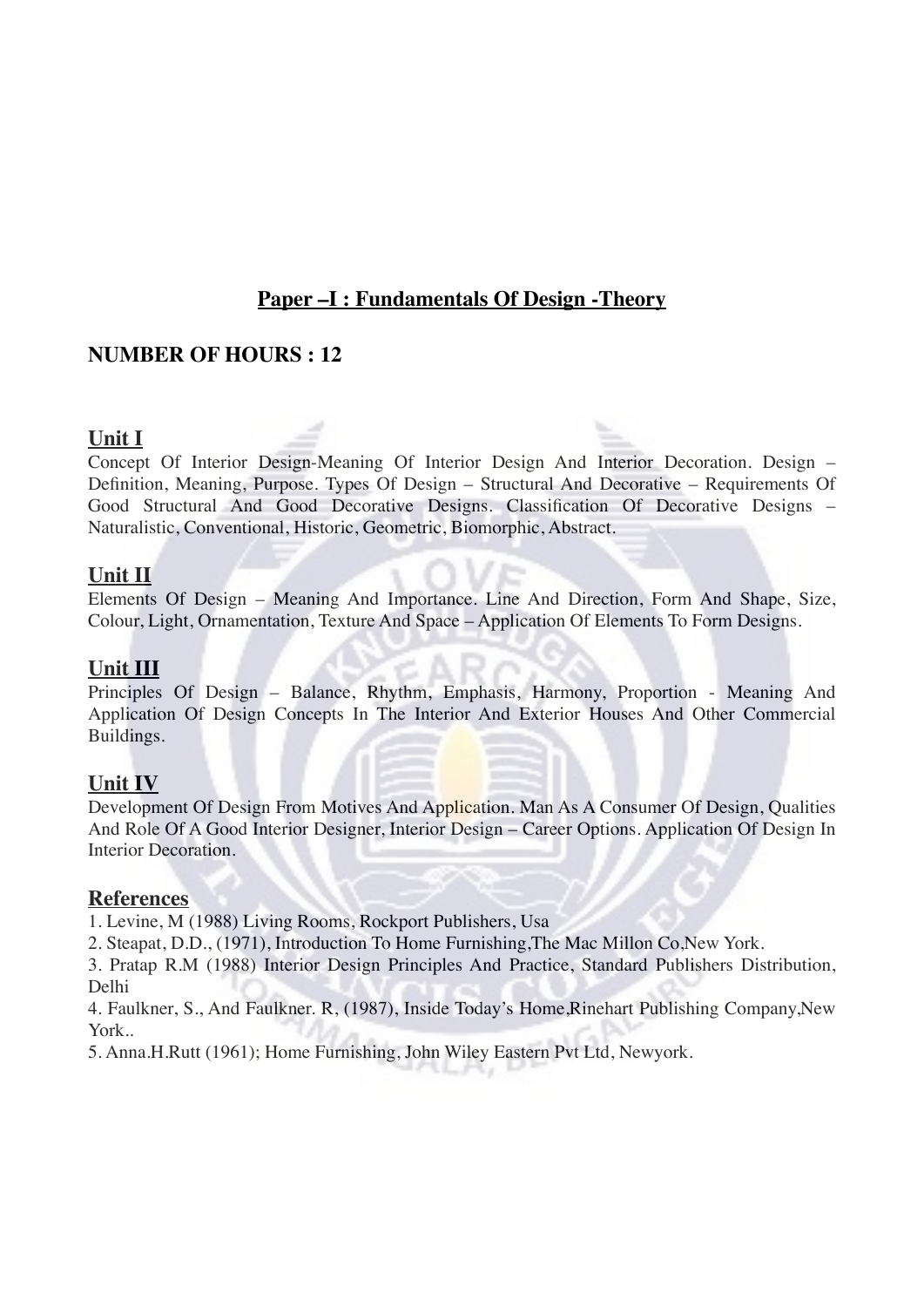# **Paper – II : Colour, Lighting And Furniture Interior (Theory)**

### **NUMBER OF HOURS : 12**

### **UNIT I**

Concept of Colour. Significance of Colour in the Interiors and Exteriors. Dimensions of Colour – Hue, Value and Intensity, Effects of Hue, Value and Intensity. Colour Therapy. Colour Systems – Prang, Munsell and Ostwald. Colour Harmonies-Mechanical- Related and Contrasting. Non Mechanical-Readymade and Nature Based. Factors Considered in Selecting Colour Harmonies.

### **UNIT II**

Application of Colour Harmonies in the Interiors and Exteriors – Effect of Light on Colour – Illusion of Colour, Psychology of Colour. Importance of Lighting. Artificial Lighting – Light Sources, Types – Based on Material, Reflection, Uses. Specific Factors in Lighting – Measurement of Lighting, Location and Direction, Size and Shape and Colour. Economy in Lighting. Psychological Aspects of Lighting. Glare- its Types, Causes and Prevention.

### **UNIT III**

Accessories-Meaning, Types-Functional, Decorative, Both Functional and Decorative. Lighting Accessories- Fixtures, Lighting for Areas and Specific Activities.

#### **UNIT IV**

Styles of Furniture – Traditional, Contemporary and Modern Design. Furniture for Different Purpose – Meaning Need, Factors Influencing – Climatic Condition, Family Needs and Preferences, Availability, Principles of Design and Financial Limit. Familiar Furniture Materials – Wood – Teak, Rose Wood, Walnut, Cedar, Mahogany, Pine, Birch, Sal, Ply Wood, Bamboo, Cane, Metals, Plastics, Leathers, PVC.

### **UNIT V**

Construction Features of Furniture – Shaping, Carving, Turning, Fluting, Reeding, Joining and Finishes, Upholstering – Techniques and Designs. Care and Maintenance – Wooden Furniture, Wicker and Cane, Metal Furniture, Plastic, PVC, Upholstered Furniture, Wood Finishes and Furniture Polishes.

#### **REFERENCES**

**REFERENCES**<br>1. Faulkner, R. And Faulkner, S.(1987), Inside Today's Home, Rinehart Publishing Company, New AMA York..

- 2. Judy.M,(1994),Color-How To See, How To Paint It, Harpen Calling Publishers, London.
- 3. John.F.P, (1997), Color in Interior Design,Mc Graw Hill Company, New York.
- 4. Jan Orcharchd (1993) Lighting for a Beautiful Home, Dune Style Publishing Ltd., USA.
- 5. Stawart and Sally.W, (1997), the Complete Home Decorator, Annes Publishers Ltd, New York.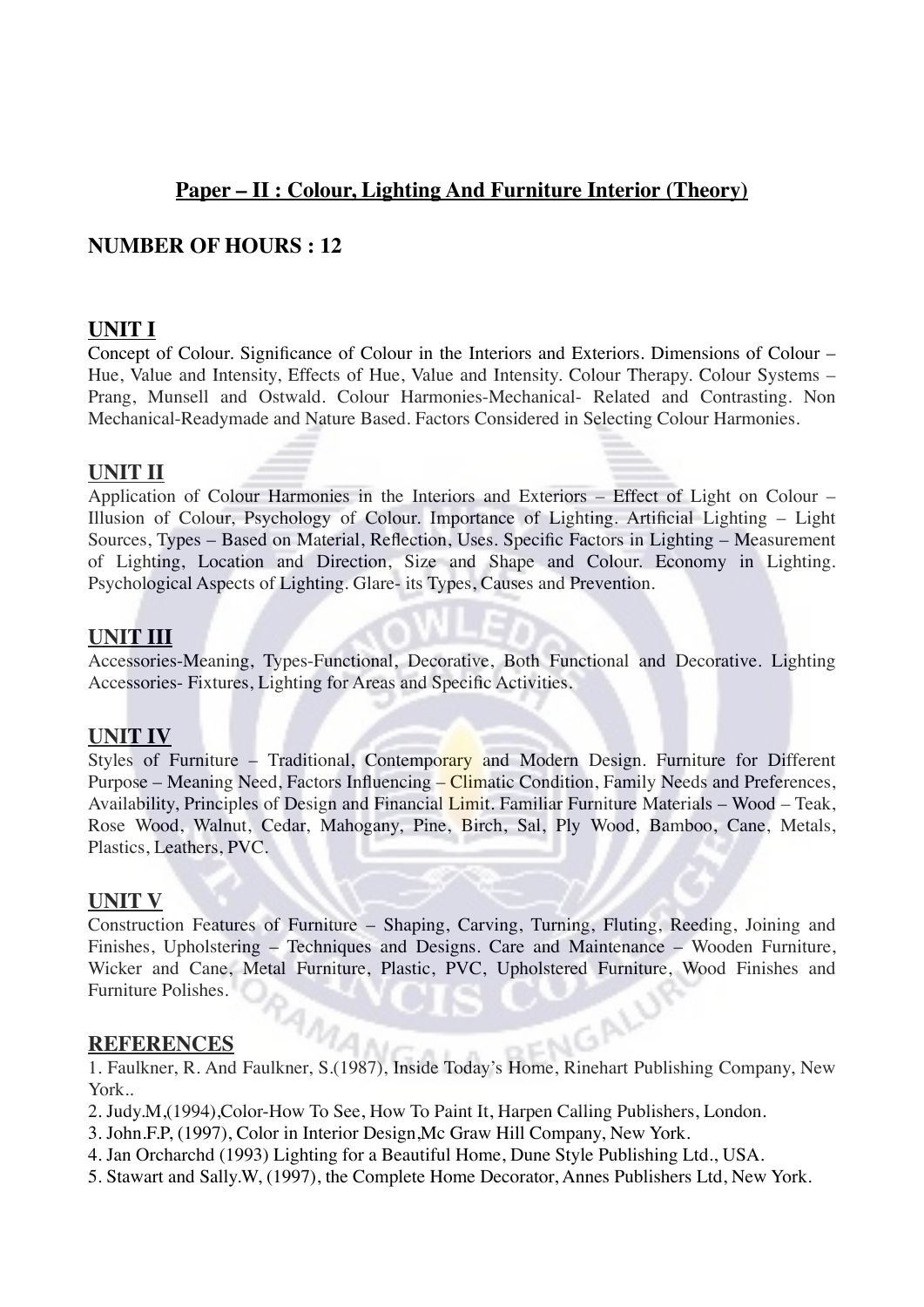# **Paper – III : DRAFTSMANSHIP**

## **NUMBER OF HOURS : 12**

### **UNIT I**

Introduction to Draftsmanship. Drawing Office Organisation, Layout of Drawing Studio. Need for Training, Duties. Determining Needs and Wishes of the Client. Relationship Between Two Dimensional and Three Dimensional Diagrams. Symbols –Importance, Architectural Symbols, Structural Symbols, Door Symbols, Window Symbols.

### **UNIT II**

Drafting Tools and Techniques – Drawing Tools and Their Uses. Techniques Adopted To Handle the Tools, Types of Scales. Drafting Mediums - Tracing Paper, Tracing Cloth, Water Color Paper, Sketch Paper, Vellum, Polyester Film. Water Supply – in Residential Building, Multi-Storied Buildings. Sanitation –Traps, Waste Water Disposal- Inspection Chamber, Septic Tank and Ventilation Systems, Sanitary Fixtures and Fittings, Plumbing Systems.

### **UNIT III**

Layout of Drawing Sheets and Title Block Lines – Types of Lines, Thickness of Lines, Hatching of Section. Lettering – Types, Requirements of Good Lettering, Size of Letters and Numerals, Space Between Letters, Recommended Height of Letters, Lettering Technique. Orthographic Projection – Theory of Orthographic Projection, Multi View Orthographic Projection, Method of Drawing Section. GEAR

## **UNIT IV**

Dimensioning – General Principles, Precaution in Dimensioning, Method of Placing Dimensions, Unit of Dimensioning, Method of Executing Dimension, Arrow Heads. Isometric Projection - Need for Study, Pictorial Drawings, Isometric Projection Definition, Principles, Characteristics, Isometric View and Isometric Projection.

### **UNIT V**

Geometrical Constructions Technical Sketching – Introduction – Importance of Freehand Sketching, Principles of Free Hand Sketching - Perspective View - Theory of Perspective Projection, Technical Terms in Relation With Perspective, Classification of Perspective, Methods – One Point Perspective and Two Point Perspective. Rendering Techniques \_ Tools Used in Rendering- Pencil, Eraser, Short-Bristled Stipple Brush, Mechanical Lines. Different Textures, Materials Used in Buildings, Floor Finishes, Shadows. ALUR

### **REFERENCES :**

1. Pratap. R.M (1988), Interior Design, Principles and Practice, Standard Publishers Distribution, Delhi.

2. Natrarajan.K.V (1994), a Text Book of Engineering Drawing Self – Publication, Chennai.

3. Birdie. G.S and Birdie.J.S (2003), Civil Draughtsmanship, Theory and Practice. Dhanpat Rai Publishing Company (P) Ltd., New Delhi.

4. Venugopal.K. (2004) Engineering Graphics, 5th Edition, New Age International Publishers, New Delhi. MAGAZINES Architectural Digest Inside Outside Society Interiors House Layouts.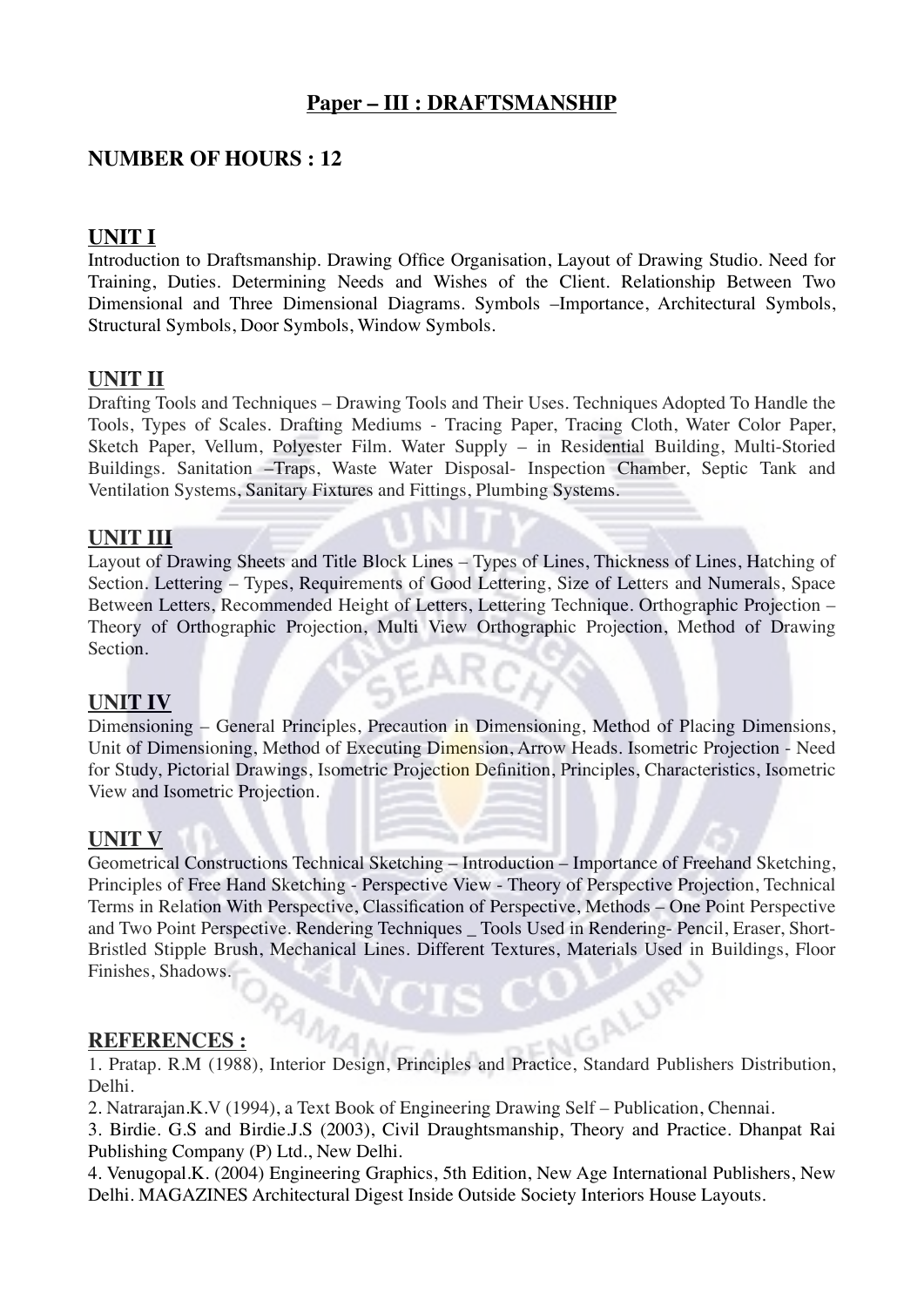## **PAPER- IV - BUILDING COMPONENTS AND MATERIALS**

## **NUMBER OF HOURS : 12**

### **UNIT - I**

Components of Building - Foundation-Meaning, Functions, Types –Shallow – Stepped, Inverted Arch, Raft, Grillage, Cantilever. Deep – Pile, Pier, Well. Masonry Units – Meaning, Components and Functions – Walls, Floors, Roofs.

### **UNIT - II**

Beams, Columns, Lintels, Arch, Staircase ,Lift and Escalators – Meaning, Technical Terms and Types.

### **UNIT – III**

Building Materials –Stone, Brick, Cement, Sand, Timber, Steel, Plastic and Concrete – Classification, Qualities and Uses.

### **UNIT – IV**

Masonry – Plastering, Mortar, Stone Masonry – Rubble and Ashlar. Brick Masonry – Header, Stretcher, English and Flemish.

### **UNIT - V**

Methods of Construction – Framed Structure and Load Bearing Walls, Prefabrication, Cast – in Site. Recent Advances in Building Materials.

### **REFERENCES:**

- 1. Ostrow.J. (2001), Painting Rooms, Rockport Publishers, USA.
- 2. Clifton.C.Etal, (1995), the Complete Home Decorator, Conran Octopus Ltd, London.
- 3. Spancer, H. And Churchill, (1990), Classic English Interiors, Anaya Publishers Ltd, London.
- 4. Innes,J. (1990), Exterior Detail, Collins and Brown Ltd, London.
- 5. Love.G. (2000), Insideout, Conron Octopus Ltd, London.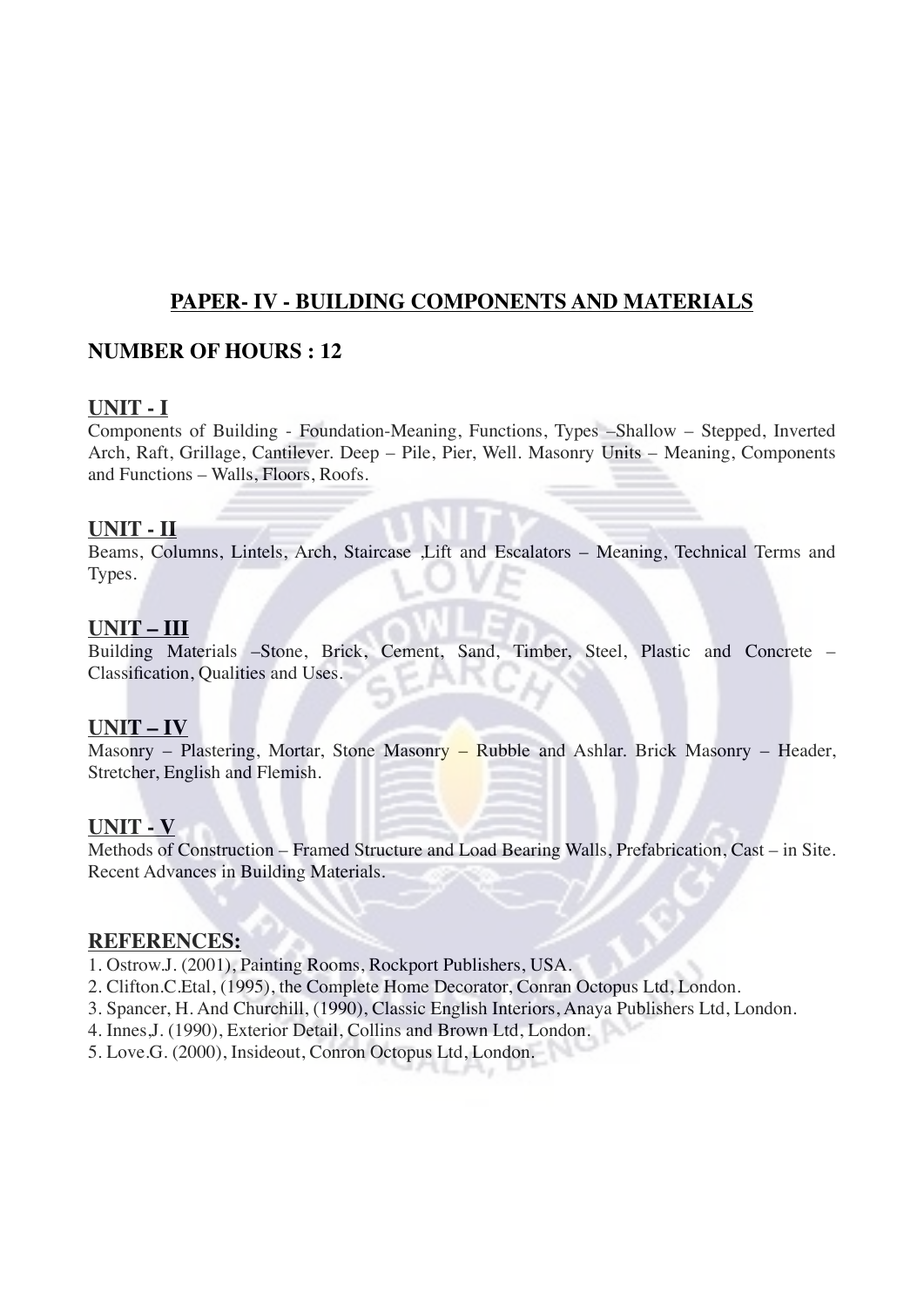# **Paper - V : CORE PRACTICAL - I - DESIGN CONCEPTS**

# **NUMBER OF CREDIT HOURS : 12**

### **SUBJECT DESCRIPTION:**

This Practical Paper Contains the Design Development, Motif Development, Display of Art Objects, Arranging Different Areas of an Interior. OBJECTIVES: To Draw Different Types of Design, Develop Design by Using Motifs. Acquire Skill in Arranging Different Areas of a House by Using Principles of Design. And Also Designing of Furniture for Various Purposes and Construction of Curtains and Draperies.

#### **OBJECTIVES**:

To Enable the Students To Draw Different Types of Furniture and Evaluating Them. Develop Skill in Construction

Of Soft Furnishings and Types of Pleats.

#### **CONTENTS**:

1. Draw Structural/ Decorative Design and Comment on its Features.

2. Draw a Decorative Design of Your Own Interest by Showing the Method of Application in Greeting Card/ Art

Objects.

3. Evaluate the Given Art Objects.

4. Develop a Motif Suitable for Foot Mat/ Window Grill/Table Mat/Furnishing Materials.

5. Display Art Objects Showing the Principle of Design.

6. Arrange a Living Room/ Drawing Room/ Pooja Room/Bedroom/Adolescent Boy/Girl's Room/ Children's Room

Showing any Colour Harmony and Principles of Design.

7. Arrange a Birthday Party for a Preschool Child. Arrange an Area for Multipurpose Activities.

1. Draw Different Types of Furniture With Regard to Activity

2. Evaluate the Given Furniture in Terms of Materials, Construction Details, Uses Care and Maintenance, Age

&

Group, Hours of Use, Durability, Budget.

3. Construct Curtains, Cushions Pillow Covers With Different Types of Pleats.

4. Drawing of Furniture Templates. Placement of Furniture in Various Rooms-Living Room, Bed Room, Dining Room MANGALA, BENGAL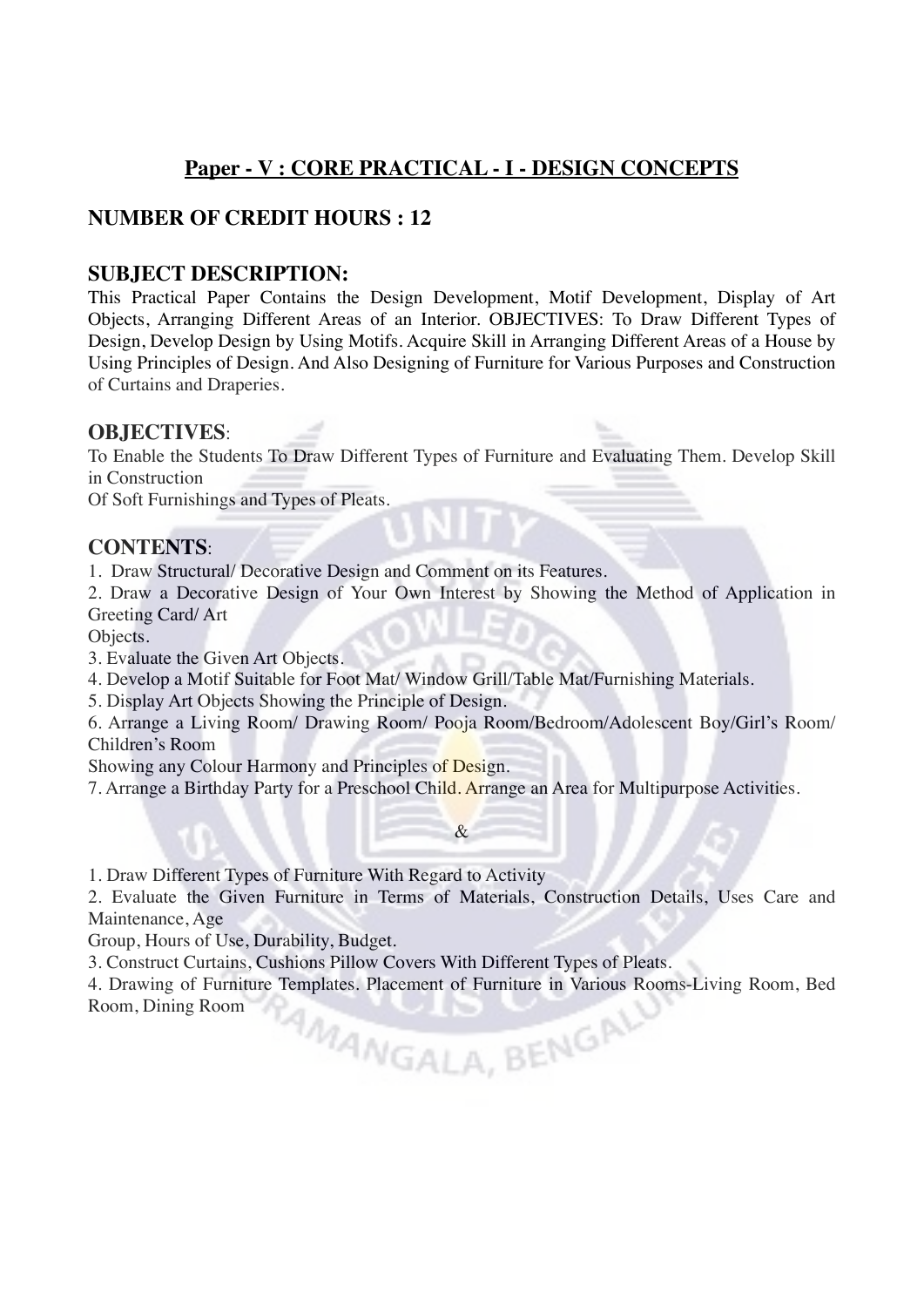# **Paper –VI : CORE PRACTICAL II – DRAFTSMANSHIP**

# **NUMBER OF HOURS : 12**

### **SUBJECT DESCRIPTION:**

This Course Deals With the Effective Use of Drafting Tools To Draw Pictorial and Perspective Drawing.

#### **OBJECTIVES**:

To Enable the Students To Make Use of Drafting Tools. To Draw Pictorial and Perspective Drawing.

#### **CONTENTS**

1. Architectural Lettering.

2. Pictorial Drawing–Orthographic, Isometric Drawings–Geometrical Constructions–Table, Chair, Staircase, Rooms.

3. Perspective Drawings – Visual Ray Method, Vanishing Point Method – One Point Perspective and Two Point Perspective.

4. Kitchen Drawings – Types and Three Dimensional View (Isometric View).

# **Paper –VII : VIDEOGRAPHY OF EVENTS**

## **NUMBER OF HOURS : 12**

### **Course Description:**

This course teaches the technical skills and creative principles required for single camera ('film style') video field shooting and post production using ADOBE PREMIERE Pro®. Topics include audio, video recording technology, composition, lighting, continuity, and editing. The student will gain experience planning, shooting and editing entertainment- and/or information-based video projects will be provided through hands-on exercises, projects and assignments.

Practice basic lighting set-up. Practice framing and balancing the frame. Shoot video on auto mode Shoot videos using advanced features of the camera .Take Wide-shot, Medium shot, Close shot, Cut-in, Cut-away shots. Shoot videos for different events - indoors and outdoors - Marriage function - Office function o Public function - Dance function - and Birthday Party - School function Sports event - 15 minute documentary film. Shoot videos during daylight and night<br>1. Getting Started with Adobe Premiere Pro CS3<br>2. Working with Clina

- 1. Getting Started with Adobe Premiere Pro CS3
- 2. Working with Clips
- 3. Working with Transitions
- 4. Exploring Essential Editing Techniques
- 5. Working with Audio
- 6. Exploring Advanced Editing Techniques
- 7. Working with Titles
- 8. Working with Video Effects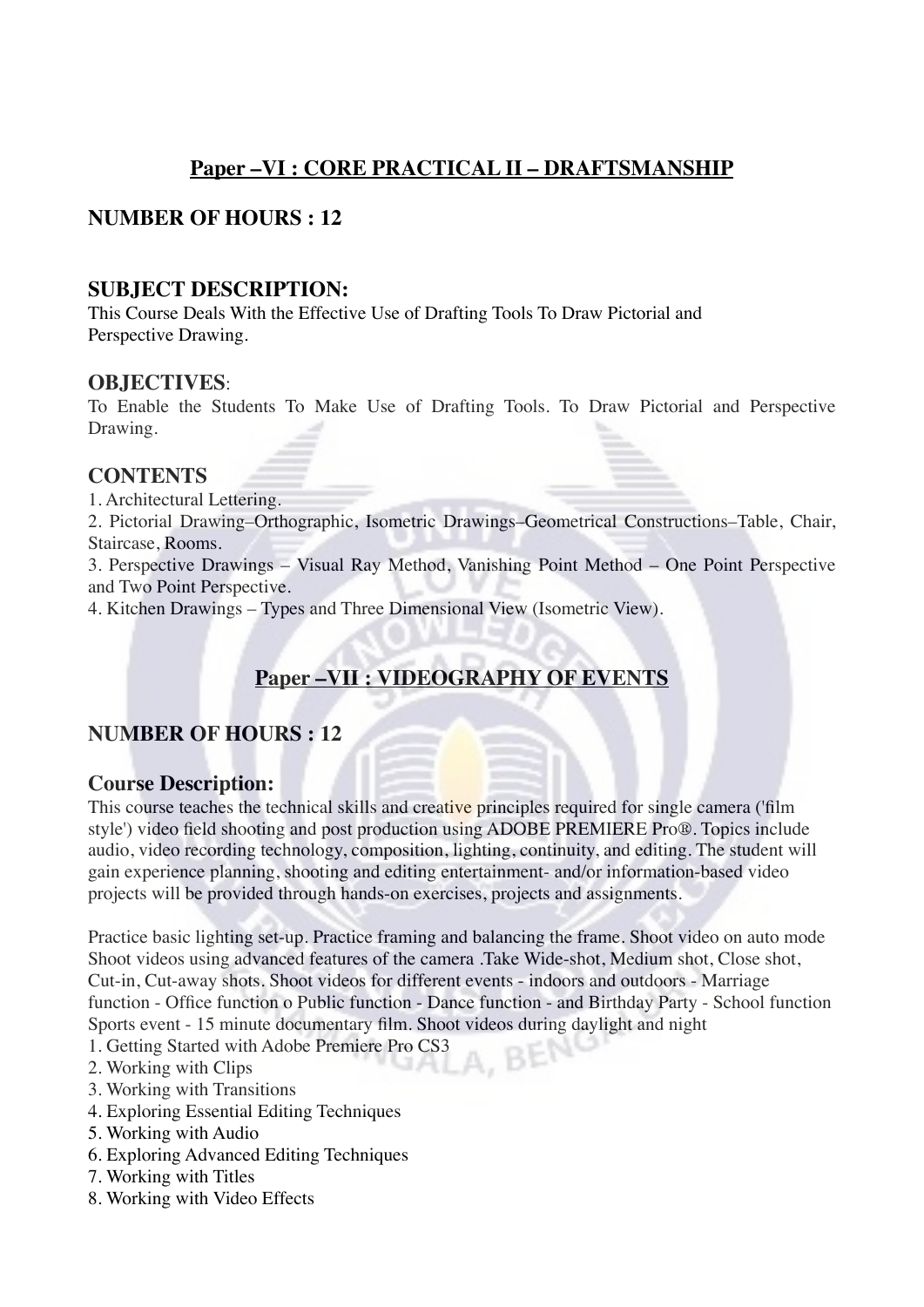# **SOFTWARE CLASS**

# **NUMBER OF HOURS : 45**

- **1. AUTOCAD**
- **2. GOOGLE SKETCHUP**
- **3. PHOTOSHOP**
- **4. ADOBE PREMIER PRO**

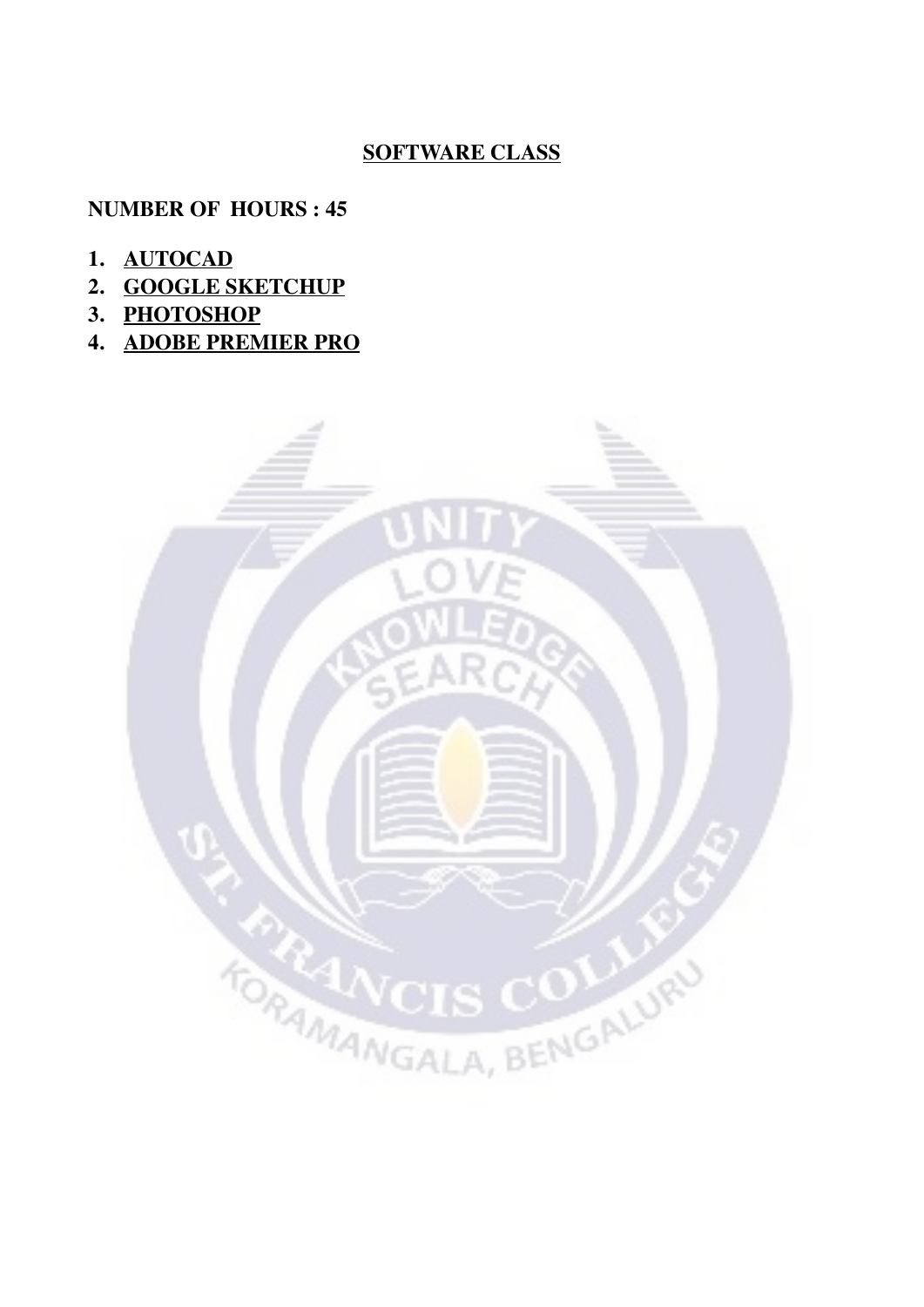## **SOFTWARE SYLLABUS**

# **AUTOCAD**

## **NUMBER OF HOURS : 12**

### **UNIT I**

Introduction to CAD Software, Software installation, importance and application of CAD in interiors. Fundamentals of computers, importing and exporting files, saving files in different formats, printing, publishing, matching properties, drawing setting and its application.

# **UNIT II**

Exercises on creating objects and object editing with types of lines and hatching the objects, creating text styles, dimension styles using P Line, construction lines, splines, multiline, types of objects, circles and curves arc, polygon, ellipse, donut.

Introduction to viewing, types of viewing - zoom, pan, holstering utility and its advantages and importance, introduction to layers, types of layer.

### **UNIT III**

Drafting the plan and elevations of a door, staircase, curved objects (3 each) and designing of complete room's interiors with furniture (office, drawing room and kitchen) using lines, materials and library.

### **UNIT IV**

Drafting the plan and elevation of the projects, working drawings with paper space, model space, printing with different plot styles (any three). Complete model of residence with rendering (top view and isometric view).

### **UNIT V**

Application of cameras and lights on the created models.

Introduction to lights - Standard lights - Omni target spot and free spot target direct, sky light, place highlight photometric light - target point, free point, target linear, free linear, target area, free area. Cameras - Target, free-multi pass effect, depth of field, navigating the camera using keyboard.

TORMANGALA, BENGALURU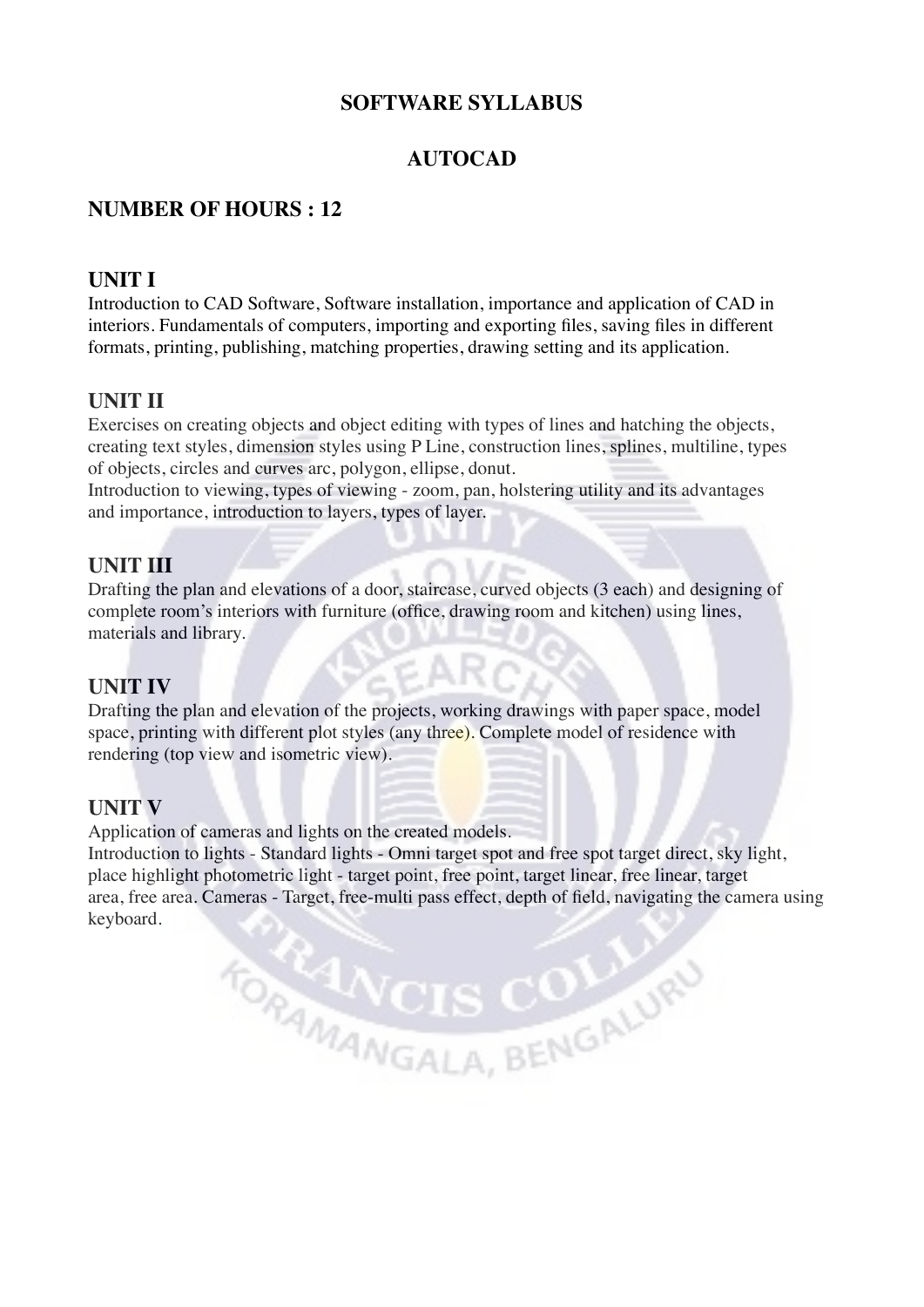# **GOOGLE SKETCHUP**

### **NUMBER OF HOURS : 10**

### **UNIT I**

1. Toolbars 2. Camera controls 2.1. Pan 2.2. Zoom 2.3. orbit 3. Basic tools 3.1. Rectangle 3.2. Circle 3.3. Select 3.4. pencil 3.5. push /pull 3.6. Groups 3.7. Components. 3.8. Move 3.9. Rotate 3.10. Copy 3.11. Array 3.12. Polar array 3.13. Offset 3.14. Paint bucket

#### **UNIT II**

1. Modelling practice 1.1. Walls + floor 1.2. Windows 1.3. Doors 1.4. Frames 1.5. tables 2. Openings 3. Creating materials 3.1. Search online for materials 3.2. Create new material.

#### **UNIT III**

1. Edit materials 1.1. Scale 1.2. Rotate 1.3. Edit 2. Modelling practice 2.1. Chair 2.2. Shelves 2.3. Accessories 3. Warehouse 3.1. Download models 3.2. Edit models 3.3. Groups vs components 3.4. Scale.

#### **UNIT IV**

1. Project 1: Interior Space - Bedroom 1.1. Room floor 20',20' 1.2. Walls 10'h, 8" 1.3. 2 door ways 7'h,3'w 1.4. Window two 5'h,4w or one 5'h, 8'w 2. Object placement 2.1. Locking to axis 2.2. Reference points.

#### **UNIT V**

1. Section plane 1.1. Sections - Elevations 1.2. Floor plans 2. Layouts 2.1. Preparing views 2.2. Sending to layouts 2.2.1. Positioning 2.2.2. Sizing 2.2.3. Moving 2.2.4. copy 2.3. Using scenes 2.4. Scale 2.5. Dimensions 2.6. Updating model reference 2.7. Styles in layout 2.8. Title block 3. Basic renders.

#### **UNIT VI**

1. Render phase 1.1. Fixing the lighting 1.2. Editing materials 1.3. VRay material effects 1.4. Camera positioning 1.5. Render settings

TORTANCIS COLUMN

 $\sum_{i=1}^{n}$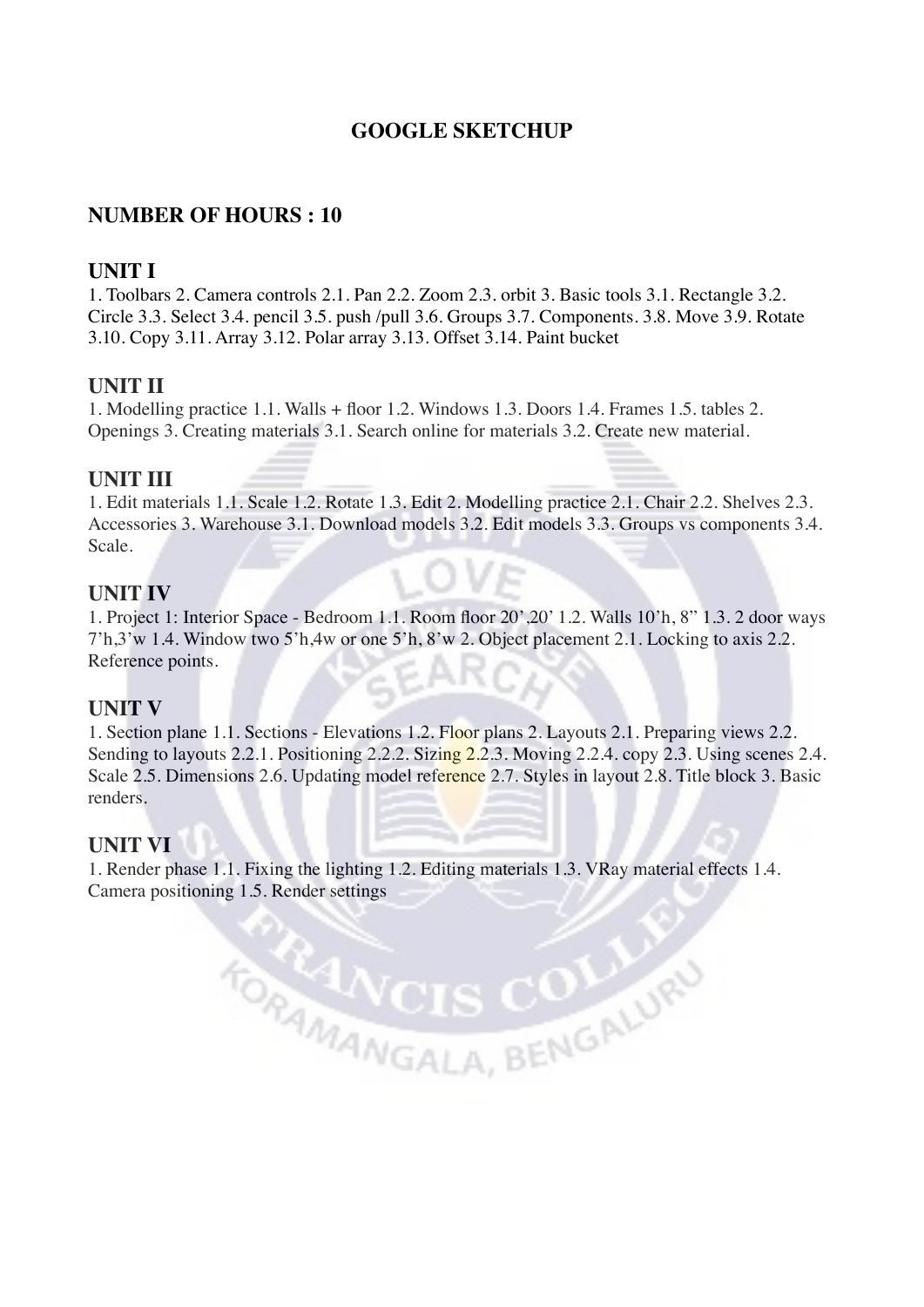# **PHOTOSHOP**

## **NUMBER OF HOURS : 10**

## **UNIT I**

#### **Photoshop Introduction**

Theory on graphic designing, Toolbar, Menu Bar, Options Bar, Toolbox All New, Opening an Existing File, Screen Modes, Standard Screen Mode, Full Screen Mode with Menu Bar, Creating a New Document, Saving Files, Reverting Files, Closing Files and Quitting Photoshop.

### **UNIT II**

Different Color Modes in Photoshop, The RGB Color Mode, The CMYK, Indexed, Duotone, Grayscale, HSB, Lab, Multichannel Color Mode, Changing the Color Mode, Making Color Adjustments, Color Levels, Curves palette, Brightness/Contrast Palette ,Hue/Saturation, Histogram Palette, Variations Command, File Formats in Photoshop, Photoshop Document (PSD),Bitmap (BMP), Encapsulated PostScript (EPS), Tagged Image File Format (TIFF), Graphics Interchange Format (GIF), Joint Photographic Experts Group UPEG), Portable Document Format (PDF).

#### **UNIT III**

Layer Style & Layer Style Dialog Box, Applying a Layer Style Copying Styles Clearing Styles, Creating Layers from Layer Styles, using filters, About Smart Objects and filters. Creating a Smart Object, Editing Smart Objects, Filter Gallery, Applying the Mosaic Tiles Filter, Liquify Filter, Applying the Vanishing Point Filter, Applying the Artistic Filters, Applying the Blur Filters, Applying the Brush Stroke Filters, Distort and Noise Filters, Sketch Filters, Render Filters.

OVE

#### **UNIT IV**

Creating an Action, Performing Photo merge in Photoshop, TextEditing in Photoshop, Finding and Replacing Text, Creating 3D Artwork in Photoshop, Creating a 3D Shape, Editing 3DShape, Loading a New Texture to 3D Shape, Animation in Photoshop.

TORMANGALA, BENGALUR